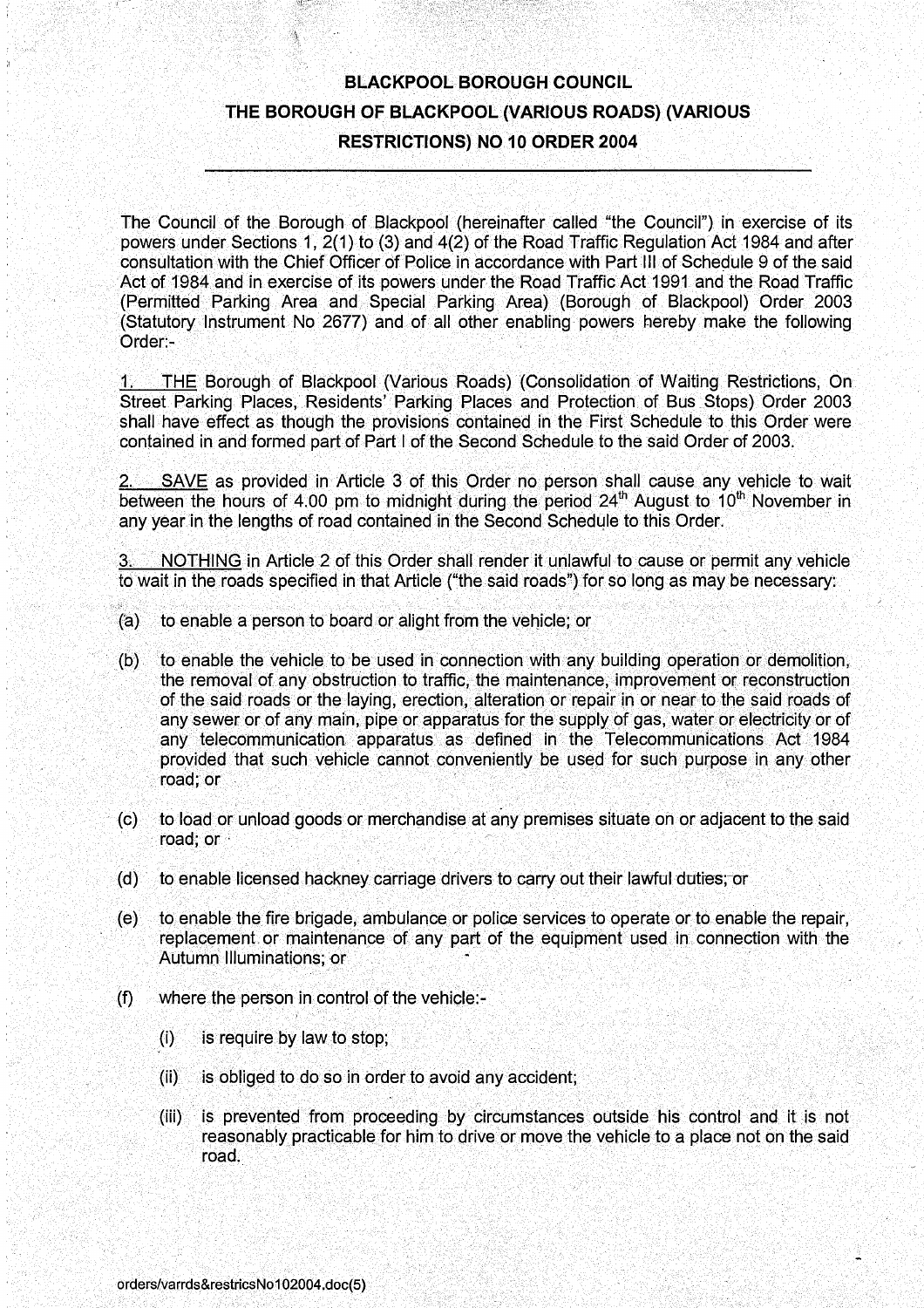If the vehicle is <sup>a</sup> disabled person's vehicle which displays in the relevant position a  $(g)$ disabled person's badge issued by the local authority in accordance with the provisions of the Disabled Persons (Badges for Motor Vehicles) (England) Regulations 2000, as amended, for a period of three hours, subject to the condition that the period of exempted waiting does not begin less than one hour after the previous period of exempted waiting by the same vehicle in the same road on the same day.

THE said Order of 2003 shall be in full force and effect as if the provisions of Article <sup>1</sup> hereof had originally formed part thereof.

ANY provisions contained in the said Order of 2003 and inconsistent with the provisions of this Order are hereby revoked.

waiting does not begin less than one hour after the previous period of exempted waiting<br>by the same vehicle in the same road on the same day.<br>4. THE said Order of 2003 shall be in full force and effect as if the provision as "THE BOROUGH OF BLACKPOOL (VARIOUS ROADS) (VARIOUS RESTRICTIONS) NO <sup>10</sup> ORDER 2004".

Given under the Common Seal of the Council of the Borough of Blackpool on the 12<sup>th</sup> day of August 2004.

THE COMMON SEAL of The Blackpool Borough Council was hereunto affixed in  $\lambda$ the presence of:-

Head of Legal and Democratic Services

≤